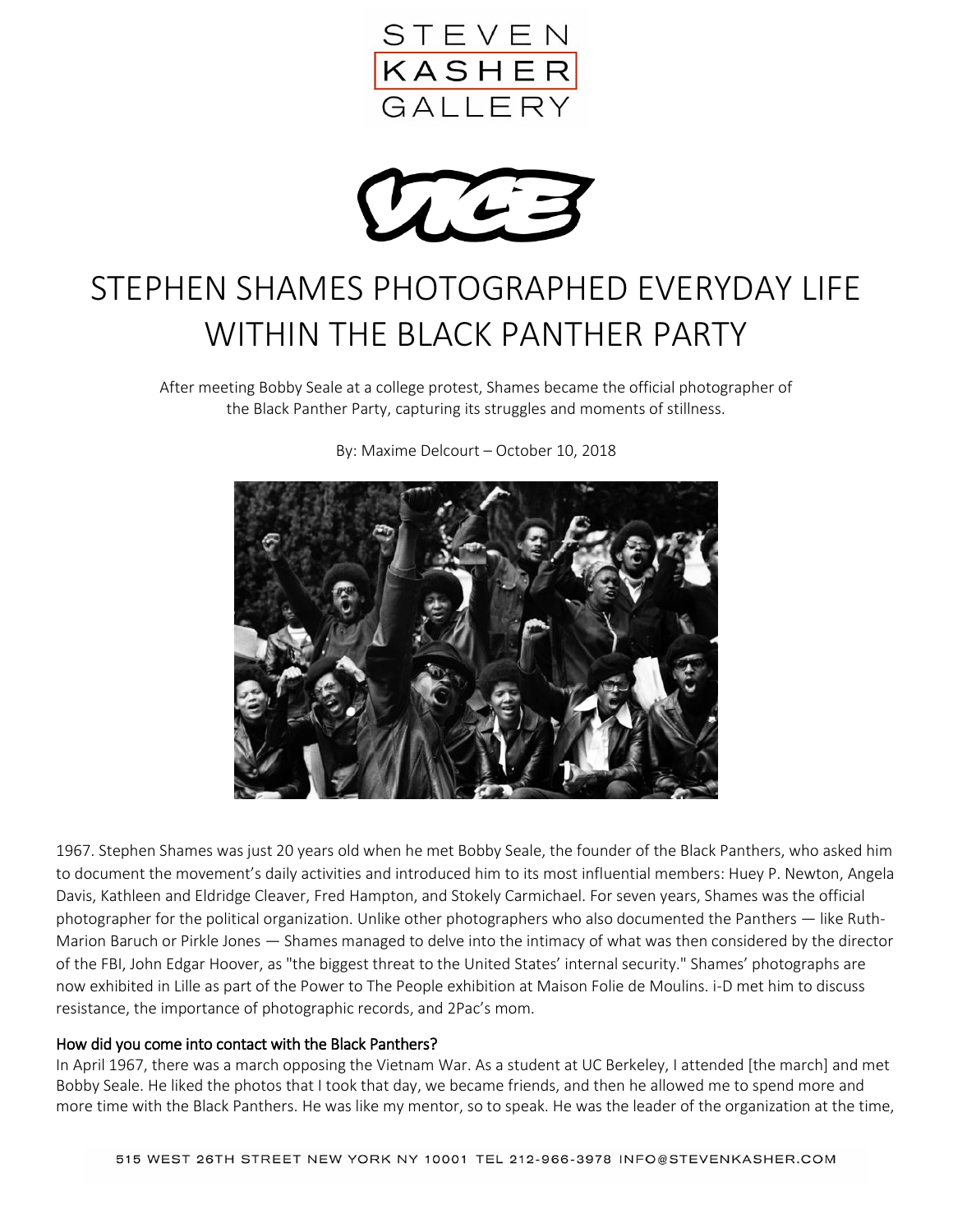

so he introduced me to everyone. I didn't necessarily realize, but, at the time, I was the only person outside the Party who was let into their world. Of course, nowadays, anyone can get their hands on public documents presenting the Panthers in the context of a demonstration or something, but back then, nobody had access to the intimate lives of the organization's various members. For seven years, I spent most of my time documenting the Panthers, immortalizing their daily lives, how they behaved with their wives or children when they would get home.

## Did you feel that you were experiencing something historic or did you just want to take photographs of people you cared about?

I'd like to make the point that I was barely 20 when I encountered the Black Panther Party, so I didn't have a specific goal and wasn't smart enough go about my approach in a more intellectual manner. The idea was mainly to just be part of the movement. I didn't think that these photos would be exhibited in museums someday... I just thought of myself as a revolutionary whose goal was to show the Black Panthers from within, not to simply document their fights or intent to take up arms. At the time, as is still sometimes the case today, almost all media focused on this aspect and systematically sought controversy. However, unlike them, I wanted to photograph what was happening on a daily basis, reveal what was going on behind the scenes, and provide the most complete portrayal of the Panthers. They certainly were extremely committed revolutionaries, but that didn't make them less real as people, and they were living their family lives just like any other human beings.

#### Why was it in the Panthers' interest to let you photograph their daily life or their gatherings?

The Panthers weren't a protest group, but a political party that had become aware that America is a world where everything depends on communication. They understood that images were essential to their reputation and to the promotion of their ideas. In retrospect, I realize that this has shed light on the Party's avant-garde nature. At the time, they organized large gatherings to distribute food, providing a substantial amount of good quality food to families and children. It was part of their basic principles, they believed you couldn't study on an empty stomach... It's interesting to point out that when President Johnson finally implemented the same program as the Panthers had done before, the food distributed by the government agency was significantly lower quality, and some people even compared the cheese to white cardboard.

## You've mentioned the media's harmful perception of the Black Panther Party. What about the attitude of the FBI, which was outright attempting to destroy the organization?

I don't want to play the racism card, but it's clear that everything was done to present a negative image of the Panthers, portraying them as a violent group that was potentially dangerous for the wellbeing of society. It's also obvious that the image of an armed black man has always shocked the public more than a white man represented in the same way. It's all the more crazy that the Panthers only demanded one thing -- equality. And to achieve it, they were getting up at 4am, preparing breakfast for the neighborhood kids, publishing a newspaper, and coming up with a specific plan to lead their struggle. It must be remembered that Bobby Seale had run a campaign to be elected in Oakland City Hall, had come in second place and got more than 40% of the vote. He was a very intelligent man, who knew how to manage the organization and allow Black Power to triumph.

## You've deviated a bit from my question there...

Yes, sorry [laughs]. The Panthers, like all people or movements that have tried to bring about real social change, have always created waves of discontent and mistrust. Just look at what happened to Martin Luther King: he advocated peace, and yet people hated him. Today he's a legend, but people refused to hear his speeches at the time. Some people wanted to kill him and in the end they succeeded. The Panthers suffered the same fate: leading figures such as Fred Hampton were killed in their sleep and the FBI created COINTELPRO, a program aimed at neutralizing political groups perceived as